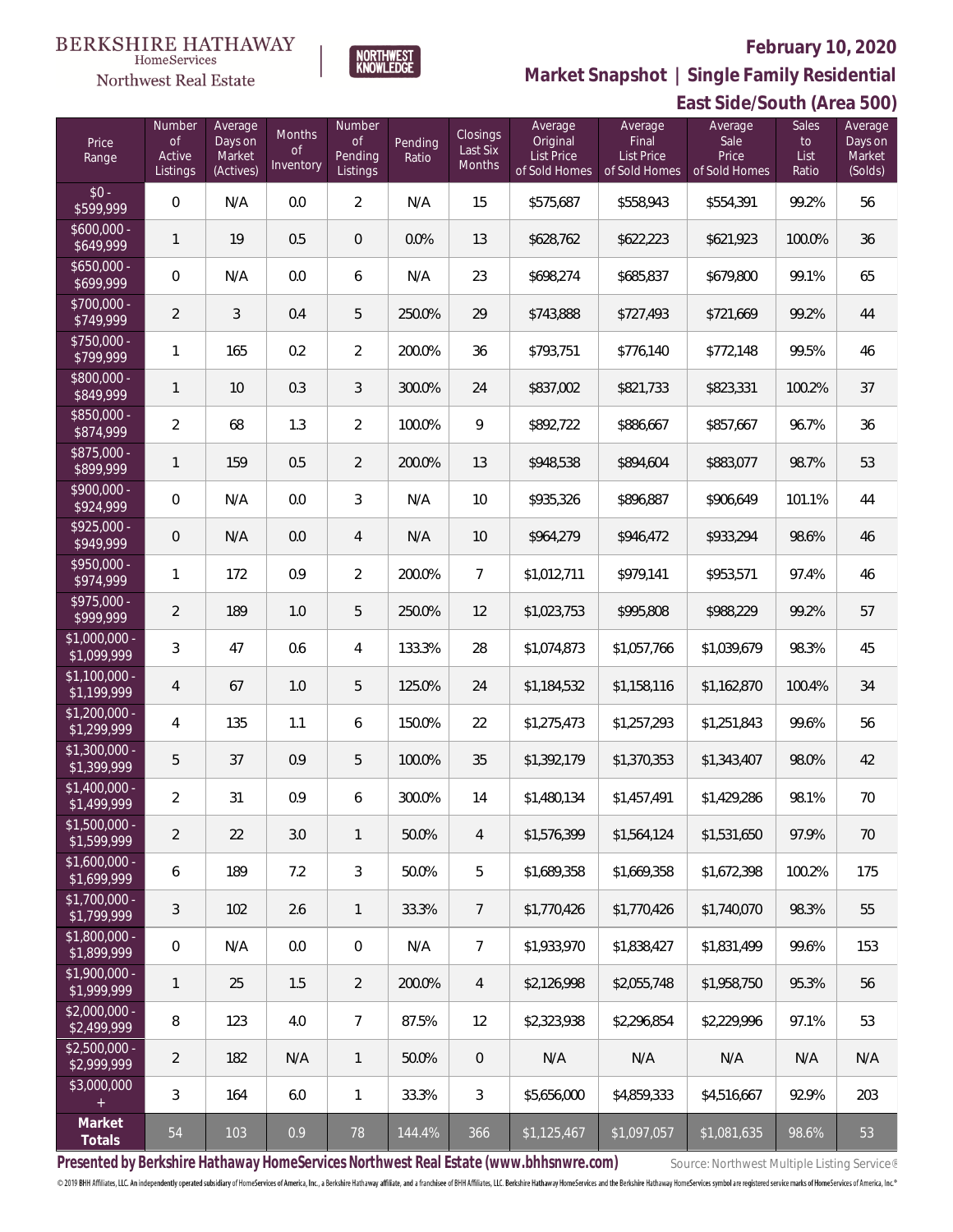

**Market Snapshot | Single Family Residential**

#### **BERKSHIRE HATHAWAY**  $\label{lem:sevices} \textsc{Home} \textsc{Service} \textsc{s}$ Northwest Real Estate

|                                           | Mercer Island (Area 510)           |                                           |                                  |                                     |                  |                                |                                                           |                                                        |                                           |                              |                                         |
|-------------------------------------------|------------------------------------|-------------------------------------------|----------------------------------|-------------------------------------|------------------|--------------------------------|-----------------------------------------------------------|--------------------------------------------------------|-------------------------------------------|------------------------------|-----------------------------------------|
| Price<br>Range                            | Number<br>Οf<br>Active<br>Listings | Average<br>Days on<br>Market<br>(Actives) | Months<br><b>of</b><br>Inventory | Number<br>0f<br>Pending<br>Listings | Pending<br>Ratio | Closings<br>Last Six<br>Months | Average<br>Original<br><b>List Price</b><br>of Sold Homes | Average<br>Final<br><b>List Price</b><br>of Sold Homes | Average<br>Sale<br>Price<br>of Sold Homes | Sales<br>to<br>List<br>Ratio | Average<br>Days on<br>Market<br>(Solds) |
| $$0 -$<br>\$999,999                       | 1                                  | $\overline{7}$                            | 0.4                              | $\overline{2}$                      | 200.0%           | 15                             | \$970,397                                                 | \$932,060                                              | \$926,689                                 | 99.4%                        | 84                                      |
| \$1,000,000 -<br>\$1,099,999              | $\mathsf{O}\xspace$                | N/A                                       | 0.0                              | $\overline{2}$                      | N/A              | 9                              | \$1,181,889                                               | \$1,060,333                                            | \$1,030,633                               | 97.2%                        | 70                                      |
| $$1,100,000$ -<br>\$1,199,999             | $\overline{2}$                     | 68                                        | 1.5                              | $\mathbf 0$                         | 0.0%             | 8                              | \$1,181,750                                               | \$1,132,875                                            | \$1,143,713                               | 101.0%                       | 34                                      |
| $$1,200,000$ -<br>\$1,299,999             | 1                                  | 6                                         | 0.6                              | $\mathbf{1}$                        | 100.0%           | 10                             | \$1,309,800                                               | \$1,281,450                                            | \$1,252,480                               | 97.7%                        | 52                                      |
| $$1,300,000$ -<br>$\sqrt{1,399,999}$      | 3                                  | 115                                       | 2.0                              | $\overline{2}$                      | 66.7%            | 9                              | \$1,361,333                                               | \$1,350,217                                            | \$1,353,333                               | 100.2%                       | 22                                      |
| $$1,400,000$ -<br>\$1,499,999             | 1                                  | 6                                         | 0.5                              | $\mathbf{1}$                        | 100.0%           | 12                             | \$1,495,988                                               | \$1,461,513                                            | \$1,434,185                               | 98.1%                        | 33                                      |
| $$1,500,000$ -<br>$\overline{$1,599,999}$ | $\overline{0}$                     | N/A                                       | 0.0                              | $\mathbf{1}$                        | N/A              | 3                              | \$1,583,317                                               | \$1,566,650                                            | \$1,533,333                               | 97.9%                        | 47                                      |
| \$1,600,000 -<br>\$1,699,999              | 2                                  | 210                                       | 1.3                              | $\mathfrak{Z}$                      | 150.0%           | 9                              | \$1,688,161                                               | \$1,657,611                                            | \$1,636,778                               | 98.7%                        | 82                                      |
| \$1,700,000 -<br>\$1,799,999              | 0                                  | N/A                                       | 0.0                              | $\mathbf{1}$                        | N/A              | 5                              | \$1,775,400                                               | \$1,775,400                                            | \$1,743,300                               | 98.2%                        | 53                                      |
| \$1,800,000 -<br>\$1,899,999              | $\overline{2}$                     | 94                                        | 4.0                              | $\theta$                            | 0.0%             | 3                              | \$1,914,000                                               | \$1,894,000                                            | \$1,862,000                               | 98.3%                        | 64                                      |
| \$1,900,000 -<br>\$1,999,999              | 1                                  | 111                                       | N/A                              | 3                                   | 300.0%           | $\mathbf 0$                    | N/A                                                       | N/A                                                    | N/A                                       | N/A                          | N/A                                     |
| $$2,000,000 -$<br>\$2,199,999             | 5                                  | 71                                        | 2.3                              | $\theta$                            | 0.0%             | 13                             | \$2,185,154                                               | \$2,154,154                                            | \$2,091,787                               | 97.1%                        | 38                                      |
| $$2,200,000 -$<br>\$2,399,999             | 1                                  | 6                                         | 0.9                              | $\mathbf{1}$                        | 100.0%           | $\overline{7}$                 | \$2,430,707                                               | \$2,286,000                                            | \$2,284,214                               | 99.9%                        | 124                                     |
| $$2,400,000 -$<br>\$2,599,999             | 1                                  | 3                                         | 3.0                              | $\mathfrak{Z}$                      | 300.0%           | $\overline{2}$                 | \$2,474,000                                               | \$2,474,000                                            | \$2,435,400                               | 98.4%                        | 6                                       |
| $$2,600,000 -$<br>\$2,799,999             | 2                                  | 147                                       | 3.0                              | $\mathbf{1}$                        | 50.0%            | $\overline{4}$                 | \$2,934,875                                               | \$2,820,375                                            | \$2,674,375                               | 94.8%                        | 181                                     |
| \$2,800,000 -<br>\$2,999,999              | 2                                  | 86                                        | 12.0                             | $\mathbf{1}$                        | 50.0%            | $\mathbf{1}$                   | \$3,085,000                                               | \$2,998,000                                            | \$2,838,000                               | 94.7%                        | 271                                     |
| \$3,000,000<br>\$3,249,999                | 2                                  | 12                                        | 3.0                              | $\overline{0}$                      | 0.0%             | $\overline{4}$                 | \$3,339,750                                               | \$3,278,500                                            | \$3,135,000                               | 95.6%                        | 156                                     |
| $$3,250,000 -$<br>\$3,499,999             | 3                                  | 89                                        | 18.0                             | 3                                   | 100.0%           | $\mathbf{1}$                   | \$3,875,000                                               | \$3,695,000                                            | \$3,400,000                               | 92.0%                        | 333                                     |
| $$3,500,000 -$<br>\$3,749,999             | 2                                  | $\overline{7}$                            | 12.0                             | $\boldsymbol{0}$                    | 0.0%             | 1                              | \$3,895,000                                               | \$3,798,000                                            | \$3,618,000                               | 95.3%                        | 163                                     |
| $$3,750,000 -$<br>\$3,999,999             | 1                                  | 110                                       | 3.0                              | $\mathbf{1}$                        | 100.0%           | $\overline{2}$                 | \$4,092,500                                               | \$4,092,500                                            | \$3,815,000                               | 93.2%                        | 27                                      |
| $$4,000,000 -$<br>\$4,499,999             | $\mathbf{0}$                       | N/A                                       | 0.0                              | $\mathbf{1}$                        | N/A              | 3                              | \$4,586,667                                               | \$4,470,000                                            | \$4,245,000                               | 95.0%                        | 127                                     |
| \$4,500,000 -<br>\$4,999,999              | $\overline{0}$                     | N/A                                       | 0.0                              | $\mathbf{1}$                        | N/A              | $\mathfrak{Z}$                 | \$4,998,667                                               | \$4,931,667                                            | \$4,782,667                               | 97.0%                        | 20                                      |
| $$5,000,000 -$<br>\$5,999,999             | 2                                  | 225                                       | 12.0                             | $\mathbf{1}$                        | 50.0%            | $\mathbf{1}$                   | \$5,495,000                                               | \$5,495,000                                            | \$5,500,000                               | 100.1%                       | $\overline{0}$                          |
| $$6,000,000 -$<br>\$6,999,999             | 2                                  | 205                                       | N/A                              | $\theta$                            | $0.0\%$          | $\theta$                       | N/A                                                       | N/A                                                    | N/A                                       | N/A                          | N/A                                     |
| \$7,000,000                               | 3                                  | 296                                       | 18.0                             | 0                                   | $0.0\%$          | $\mathbf{1}$                   | \$11,250,000                                              | \$11,250,000                                           | \$10,050,000                              | 89.3%                        | 31                                      |
| Market<br>Totals                          | 39                                 | 108                                       | $1.9\,$                          | 29                                  | 74.4%            | 126                            | \$2,004,132                                               | \$1,954,321                                            | \$1,899,082                               | 97.2%                        | 68                                      |

Presented by Berkshire Hathaway HomeServices Northwest Real Estate (www.bhhsnwre.com) Source: Northwest Multiple Listing Service®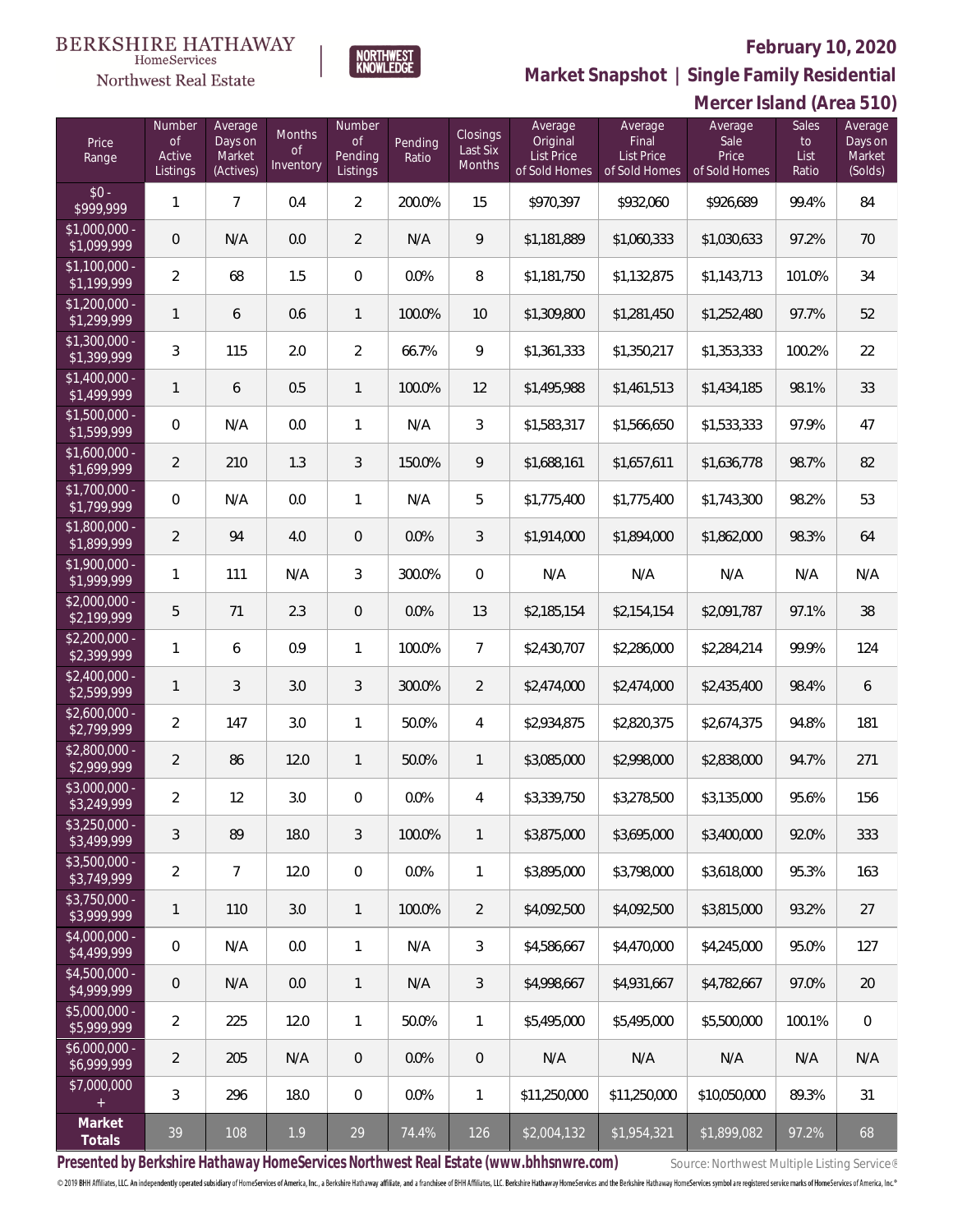

 $\label{lem:sevices} \textsc{Home} \textsc{Service} \textsc{s}$ Northwest Real Estate

**Bellevue-West of 405 (Area 520) Market Snapshot | Single Family Residential**

| Price<br>Range                | Number<br>Οf<br>Active<br>Listings | Average<br>Days on<br>Market<br>(Actives) | Months<br><b>of</b><br>Inventory | Number<br><b>of</b><br>Pending<br>Listings | Pending<br>Ratio | Closings<br>Last Six<br>Months | Average<br>Original<br><b>List Price</b><br>of Sold Homes | Average<br>Final<br><b>List Price</b><br>of Sold Homes | Average<br>Sale<br>Price<br>of Sold Homes | <b>Sales</b><br>to<br>List<br>Ratio | Average<br>Days on<br>Market<br>(Solds) |
|-------------------------------|------------------------------------|-------------------------------------------|----------------------------------|--------------------------------------------|------------------|--------------------------------|-----------------------------------------------------------|--------------------------------------------------------|-------------------------------------------|-------------------------------------|-----------------------------------------|
| $$0 -$<br>\$999,999           | $\overline{0}$                     | N/A                                       | 0.0                              | $\overline{2}$                             | N/A              | 4                              | \$948,000                                                 | \$916,250                                              | \$884,750                                 | 96.6%                               | 43                                      |
| \$1,000,000 -<br>\$1,199,999  | $\mathbf{0}$                       | N/A                                       | 0.0                              | $\overline{0}$                             | N/A              | 8                              | \$1,301,219                                               | \$1,187,588                                            | \$1,123,350                               | 94.6%                               | 109                                     |
| $$1,200,000 -$<br>\$1,399,999 | $\mathbf 0$                        | N/A                                       | 0.0                              | $\mathbf{1}$                               | N/A              | 8                              | \$1,336,244                                               | \$1,305,369                                            | \$1,265,000                               | 96.9%                               | 45                                      |
| $$1,400,000$ -<br>\$1,599,999 | 1                                  | 19                                        | 0.6                              | $\overline{0}$                             | 0.0%             | 10                             | \$1,583,060                                               | \$1,533,110                                            | \$1,518,200                               | 99.0%                               | 87                                      |
| $$1,600,000 -$<br>\$1,799,999 | $\mathbf 0$                        | N/A                                       | 0.0                              | $\overline{2}$                             | N/A              | 12                             | \$1,721,854                                               | \$1,700,813                                            | \$1,641,917                               | 96.5%                               | 67                                      |
| \$1,800,000 -<br>\$1,999,999  | 3                                  | 60                                        | 1.6                              | $\overline{2}$                             | 66.7%            | 11                             | \$1,997,455                                               | \$1,970,364                                            | \$1,855,091                               | 94.1%                               | 68                                      |
| $$2,000,000 -$<br>\$2,099,999 | $\mathbf 0$                        | N/A                                       | 0.0                              | $\overline{0}$                             | N/A              | 5                              | \$2,237,998                                               | \$2,157,998                                            | \$2,030,200                               | 94.1%                               | 60                                      |
| $$2,100,000 -$<br>\$2,199,999 | 1                                  | 18                                        | 0.8                              | $\mathbf{1}$                               | 100.0%           | $\, 8$                         | \$2,350,868                                               | \$2,254,612                                            | \$2,143,125                               | 95.1%                               | 104                                     |
| $$2,200,000 -$<br>\$2,299,999 | $\overline{0}$                     | N/A                                       | 0.0                              | $\overline{0}$                             | N/A              | $\overline{7}$                 | \$2,342,428                                               | \$2,196,142                                            | \$2,240,714                               | 102.0%                              | 125                                     |
| $$2,300,000 -$<br>\$2,399,999 | 1                                  | 59                                        | 1.2                              | 3                                          | 300.0%           | 5                              | \$2,560,300                                               | \$2,464,300                                            | \$2,344,000                               | 95.1%                               | 41                                      |
| $$2,400,000 -$<br>\$2,499,999 | $\mathbf 0$                        | N/A                                       | 0.0                              | 3                                          | N/A              | 9                              | \$2,650,333                                               | \$2,501,444                                            | \$2,457,111                               | 98.2%                               | 61                                      |
| $$2,500,000 -$<br>\$2,599,999 | $\overline{2}$                     | 47                                        | 1.2                              | $\theta$                                   | 0.0%             | 10                             | \$2,693,200                                               | \$2,627,800                                            | \$2,534,700                               | 96.5%                               | 59                                      |
| $$2,600,000 -$<br>\$2,799,999 | 2                                  | 169                                       | 1.5                              | 6                                          | 300.0%           | 8                              | \$2,861,125                                               | \$2,761,250                                            | \$2,692,125                               | 97.5%                               | 89                                      |
| $$2,800,000 -$<br>\$2,999,999 | $\overline{2}$                     | 12                                        | 1.0                              | 3                                          | 150.0%           | 12                             | \$3,086,833                                               | \$3,026,750                                            | \$2,883,583                               | 95.3%                               | 104                                     |
| \$3,000,000 -<br>\$3,199,999  | 2                                  | 85                                        | 1.5                              | 4                                          | 200.0%           | 8                              | \$3,324,250                                               | \$3,299,625                                            | \$3,097,625                               | 93.9%                               | 81                                      |
| $$3,200,000 -$<br>\$3,399,999 | 1                                  | 153                                       | 0.8                              | $\mathbf{1}$                               | 100.0%           | 8                              | \$3,413,113                                               | \$3,413,113                                            | \$3,273,497                               | 95.9%                               | 105                                     |
| \$3,400,000 -<br>\$3,599,999  | 6                                  | 96                                        | 7.2                              | $\theta$                                   | 0.0%             | 5                              | \$3,770,000                                               | \$3,711,400                                            | \$3,464,000                               | 93.3%                               | 115                                     |
| \$3,600,000 -<br>\$3,799,999  | 3                                  | 60                                        | N/A                              | $\overline{0}$                             | 0.0%             | $\overline{0}$                 | N/A                                                       | N/A                                                    | N/A                                       | N/A                                 | N/A                                     |
| \$3,800,000 -<br>\$3,999,999  | 1                                  | 173                                       | 6.0                              | 3                                          | 300.0%           | 1                              | \$4,198,000                                               | \$4,198,000                                            | \$3,900,000                               | 92.9%                               | 21                                      |
| \$4,000,000 -<br>\$4,499,999  | 1                                  | $\overline{7}$                            | 0.5                              | 1                                          | 100.0%           | 11                             | \$4,517,317                                               | \$4,445,236                                            | \$4,289,364                               | 96.5%                               | 100                                     |
| \$4,500,000 -<br>\$4,999,999  | 7                                  | 44                                        | 21.0                             | $\overline{2}$                             | 28.6%            | $\overline{2}$                 | \$5,050,000                                               | \$4,900,000                                            | \$4,609,778                               | 94.1%                               | 162                                     |
| $$5.000.000 -$<br>\$5,999,999 | 4                                  | 67                                        | 4.8                              | $\overline{4}$                             | 100.0%           | 5                              | \$5,609,400                                               | \$5,609,400                                            | \$5,304,000                               | 94.6%                               | 70                                      |
| $$6,000,000 -$<br>\$6,999,999 | 3                                  | 152                                       | 6.0                              | $\overline{0}$                             | 0.0%             | 3                              | \$6,487,667                                               | \$6,487,667                                            | \$6,391,667                               | 98.5%                               | 8                                       |
| \$7,000,000 -<br>\$9,999,999  | 4                                  | 255                                       | 24.0                             | 1                                          | 25.0%            | $\mathbf{1}$                   | \$8,500,000                                               | \$8,500,000                                            | \$8,250,000                               | 97.1%                               | 129                                     |
| \$10,000,000                  | 4                                  | 192                                       | 24.0                             | 1                                          | 25.0%            | $\mathbf{1}$                   | \$16,000,000                                              | \$16,000,000                                           | \$16,050,000                              | 100.3%                              | 145                                     |
| Market<br>Totals              | 48                                 | 100                                       | 1.8                              | 40                                         | 83.3%            | 162                            | \$2,851,947                                               | \$2,789,576                                            | \$2,684,107                               | 96.2%                               | 82                                      |

Presented by Berkshire Hathaway HomeServices Northwest Real Estate (www.bhhsnwre.com) Source: Northwest Multiple Listing Service®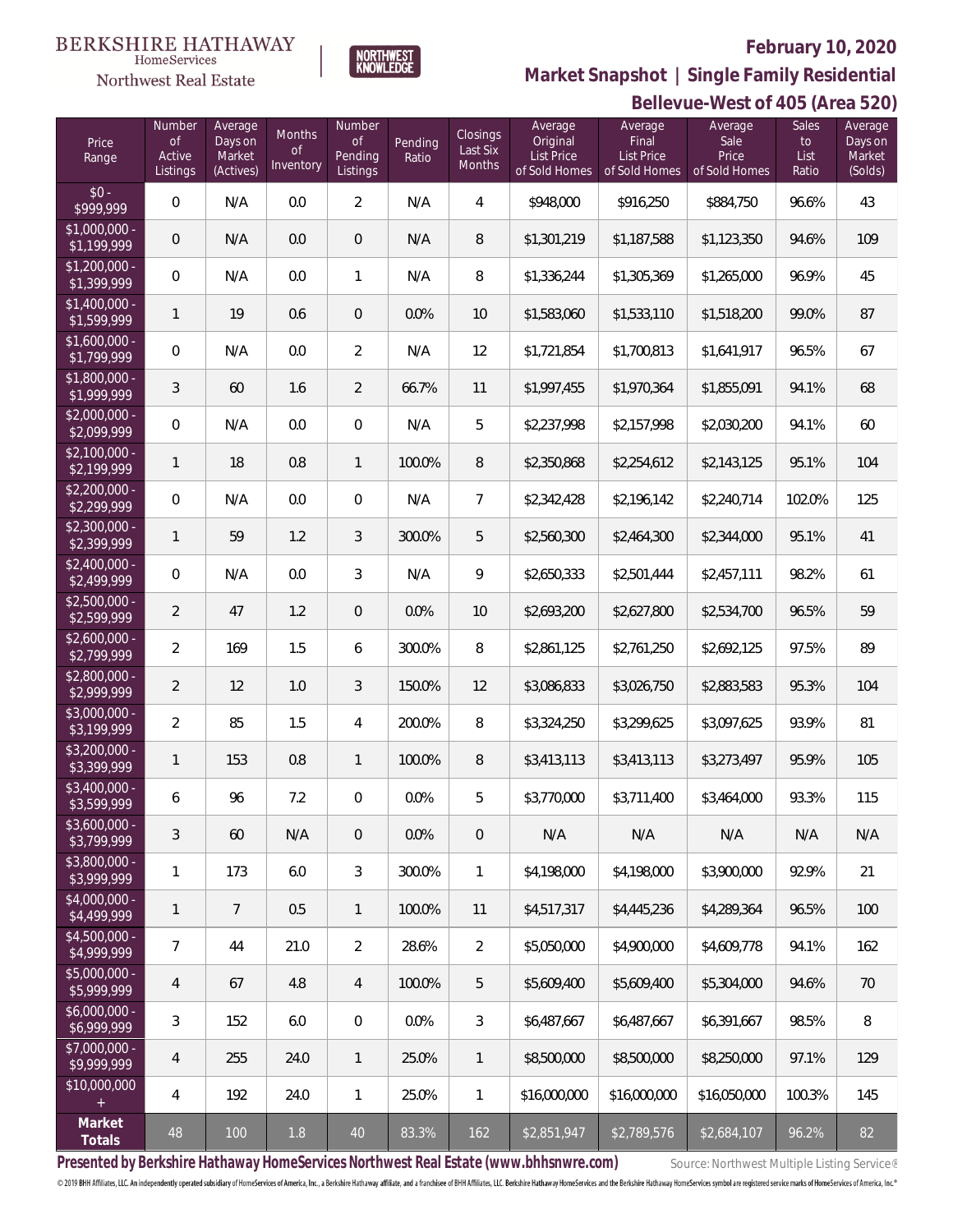

**BERKSHIRE HATHAWAY** 

HomeServices

**Market Snapshot | Single Family Residential**

#### **Northwest Real Estate Bellevue-East of 405 (Area 530)** Number Average Number Average Average Sales Average Average Months Closings Days on Final Sale Price of of Pending Original to Days on of Last Six List Price List Price Price Market Active Market Pending Ratio List Range Inventory Months Listings (Actives) Listings of Sold Homes of Sold Homes of Sold Homes Ratio (Solds)  $$0 - $649.999$ \$649,999 <sup>1</sup> <sup>11</sup> 1.0 <sup>0</sup> 0.0% <sup>6</sup> \$581,500 \$581,500 \$604,100 103.9% <sup>4</sup> \$650,000<br>\$699,999 \$699,999 <sup>0</sup> N/A 0.0 <sup>2</sup> N/A <sup>13</sup> \$681,919 \$668,842 \$668,731 100.0% <sup>46</sup> \$700,000<br>\$724,999 \$724,999 <sup>0</sup> N/A 0.0 <sup>0</sup> N/A <sup>8</sup> \$717,584 \$703,834 \$706,875 100.4% <sup>47</sup> \$725,000 -<br>\$749,999 \$749,999 <sup>0</sup> N/A 0.0 <sup>0</sup> N/A <sup>11</sup> \$714,627 \$716,445 \$735,573 102.7% <sup>15</sup> \$750,000<br>\$774.999 \$774,999 <sup>0</sup> N/A 0.0 <sup>0</sup> N/A <sup>12</sup> \$775,992 \$757,321 \$757,592 100.0% <sup>27</sup> \$775,000 -<br>\$799,999 \$799,999 <sup>1</sup> <sup>6</sup> 0.8 <sup>1</sup> 100.0% <sup>8</sup> \$786,611 \$775,980 \$782,125 100.8% <sup>29</sup> \$800,000<br>\$824,999 \$824,999 0 N/A 0.0 1 N/A 16 \$836,430 \$811,996 \$811,844 100.0% 22 \$825,000 -<br>\$849,999 \$849,999 0 N/A 0.0 3 N/A 18 \$864,456 \$841,653 \$833,586 99.0% 26 \$850,000 \$874,999 0 N/A 0.0 3 N/A 16 \$886,344 \$866,312 \$859,656 99.2% 49 \$875,000 \$899,999 0 N/A 0.0 4 N/A 14 \$898,118 \$891,257 \$887,125 99.5% 22 \$900,000 - \$924,999 0 N/A 0.0 1 N/A 13 \$930,919 \$921,688 \$908,385 98.6% 17 \$925,000 -<br>\$949,999 \$949,999 0 N/A 0.0 0 N/A 9 \$941,777 \$926,222 \$936,806 101.1% 14 \$950,000 - \$974,999 0 N/A 0.0 2 N/A 6 \$948,492 \$939,992 \$958,833 102.0% 19 \$975,000 - \$999,999 <sup>3</sup> <sup>4</sup> 2.0 <sup>0</sup> 0.0% <sup>9</sup> \$977,889 \$977,889 \$984,278 100.7% <sup>16</sup> \$1,000,000 - \$1,100,000 -

| $$1,000,000 -$<br>\$1,099,999        | 3              | 61  | 0.8 | 3              | 100.0% | 23             | \$1,063,867 | \$1,048,650 | \$1,056,230 | 100.7% | 26 |
|--------------------------------------|----------------|-----|-----|----------------|--------|----------------|-------------|-------------|-------------|--------|----|
| $$1,100,000 -$<br>\$1,199,999        | $\theta$       | N/A | 0.0 | $\overline{4}$ | N/A    | 16             | \$1,123,250 | \$1,120,094 | \$1,137,719 | 101.6% | 13 |
| $$1,200,000 -$<br>\$1,299,999        | 4              | 47  | 1.3 | 3              | 75.0%  | 18             | \$1,239,521 | \$1,216,222 | \$1,239,700 | 101.9% | 23 |
| $$1,300,000 -$<br>\$1,399,999        | $\theta$       | N/A | 0.0 | $\overline{4}$ | N/A    | $\overline{7}$ | \$1,324,707 | \$1,310,279 | \$1,319,521 | 100.7% | 54 |
| $$1,400,000 -$<br>\$1,499,999        | 1              | 114 | 0.6 | $\overline{2}$ | 200.0% | 10             | \$1,531,195 | \$1,463,084 | \$1,448,400 | 99.0%  | 57 |
| $$1,500,000 -$<br>\$1,599,999        | $\overline{0}$ | N/A | 0.0 | 3              | N/A    | 9              | \$1,602,388 | \$1,558,555 | \$1,542,898 | 99.0%  | 52 |
| $$1,600,000 -$<br>\$1,699,999        | $\mathbf 0$    | N/A | 0.0 | 6              | N/A    | $\overline{7}$ | \$1,668,999 | \$1,649,713 | \$1,652,534 | 100.2% | 57 |
| $$1,700,000 -$<br>$\sqrt{1,799,999}$ | $\mathbf 0$    | N/A | 0.0 | 6              | N/A    | $\overline{4}$ | \$1,833,749 | \$1,811,496 | \$1,755,852 | 96.9%  | 67 |
| $$1,800,000 -$<br>\$1,999,999        | 1              | 68  | 1.2 | $\overline{4}$ | 400.0% | 5              | \$1,949,800 | \$1,912,800 | \$1,878,600 | 98.2%  | 61 |
| $$2,000,000 -$<br>\$2,749,999        | $\, 8$         | 69  | 5.3 | 5              | 62.5%  | 9              | \$2,331,663 | \$2,314,984 | \$2,243,389 | 96.9%  | 35 |
| \$2,750,000                          | 3              | 200 | 2.3 |                | 33.3%  | 8              | \$4,278,750 | \$4,277,500 | \$4,185,000 | 97.8%  | 45 |
| Market<br>Totals                     | 25             | 69  | 0.5 | 58             | 232.0% | 275            | \$1,163,888 | \$1,146,929 | \$1,143,656 | 99.7%  | 31 |

Presented by Berkshire Hathaway HomeServices Northwest Real Estate (www.bhhsnwre.com) Source: Northwest Multiple Listing Service®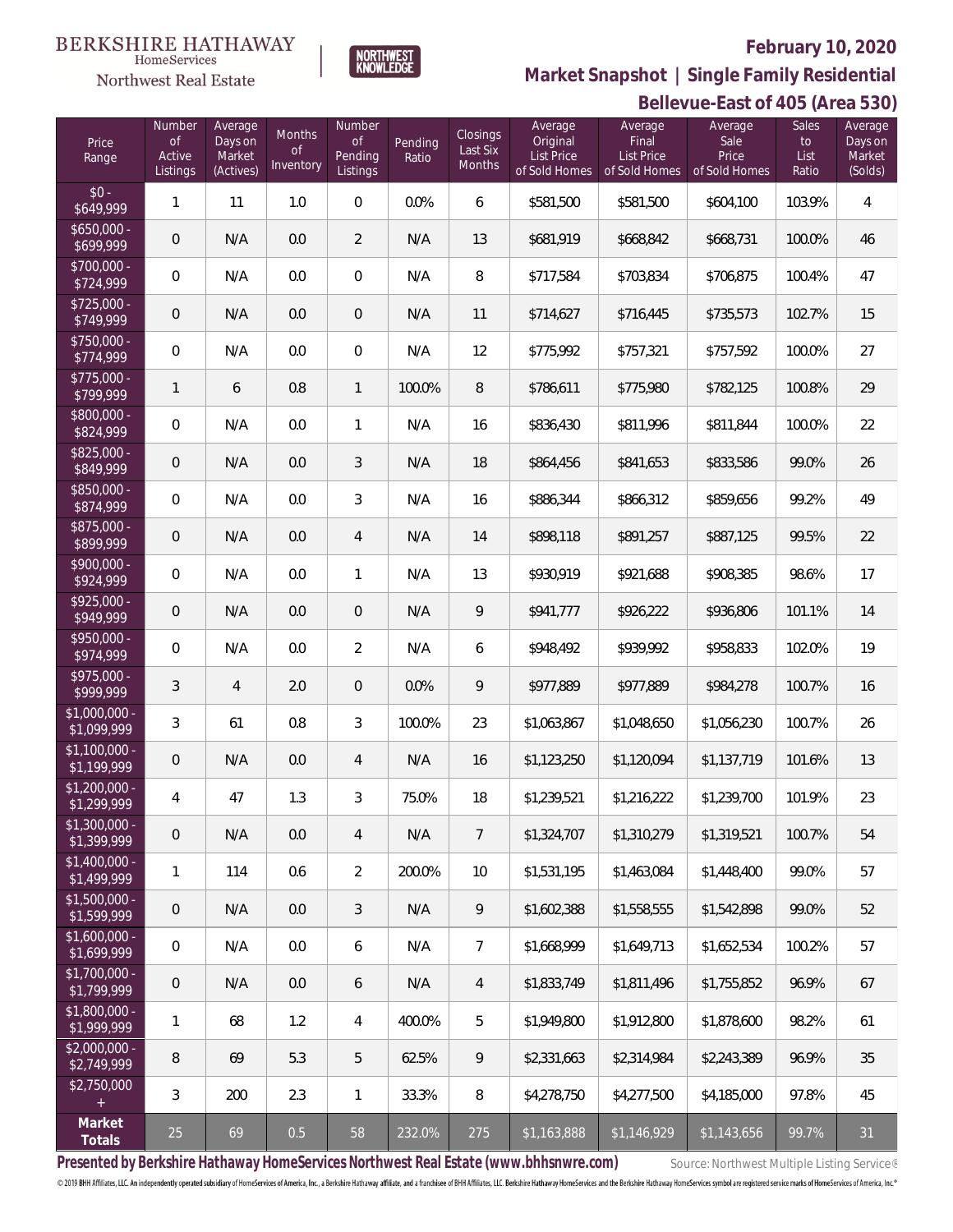

**BERKSHIRE HATHAWAY** 

HomeServices **Northwest Real Estate** 

**Market Snapshot | Single Family Residential**

#### **East of Lake Sammamish (Area 540)** Price Range Number of Active Listings **Number** of Pending Listings Pending Ratio Closings Last Six Months Average Original List Price of Sold Homes **Average** Final List Price of Sold Homes Sales to List Ratio Average Sale Price of Sold Homes Average Days on Market (Solds) Average Days on Market (Actives) Months of **Inventory**  $$0 - $449.999$  $\frac{1}{3449,999}$  2 54 0.8 4 200.0% 15 \$407,960 \$398,560 \$400,433 100.5% 23 \$450,000<br>\$549,999 \$549,999 <sup>2</sup> <sup>5</sup> 0.3 <sup>7</sup> 350.0% <sup>43</sup> \$520,456 \$502,894 \$499,072 99.2% <sup>32</sup> \$550,000<br>\$599,999 \$599,999 <sup>3</sup> <sup>349</sup> 0.8 <sup>2</sup> 66.7% <sup>22</sup> \$598,923 \$582,689 \$575,453 98.8% <sup>39</sup> \$600,000 \$649,999 <sup>1</sup> <sup>3</sup> 0.1 <sup>8</sup> 800.0% <sup>48</sup> \$644,940 \$631,375 \$625,793 99.1% <sup>45</sup> \$650,000 \$699,999 <sup>1</sup> <sup>32</sup> 0.1 <sup>6</sup> 600.0% <sup>41</sup> \$692,102 \$682,375 \$675,542 99.0% <sup>38</sup> \$700,000 \$749,999 <sup>4</sup> <sup>49</sup> 0.6 <sup>19</sup> 475.0% <sup>43</sup> \$736,876 \$726,269 \$723,135 99.6% <sup>29</sup> \$750,000<br>\$799,999 \$799,999 <sup>4</sup> <sup>66</sup> 0.3 <sup>16</sup> 400.0% <sup>77</sup> \$793,688 \$779,683 \$776,416 99.6% <sup>47</sup> \$800,000<br>\$824,999 \$824,999 <sup>2</sup> <sup>46</sup> 0.4 <sup>10</sup> 500.0% <sup>27</sup> \$838,506 \$815,578 \$809,235 99.2% <sup>61</sup> \$825,000<br>\$849,999 \$849,999 <sup>7</sup> <sup>34</sup> 1.1 <sup>9</sup> 128.6% <sup>37</sup> \$848,570 \$831,739 \$835,591 100.5% <sup>32</sup> \$850,000 - \$874,999 <sup>7</sup> <sup>46</sup> 1.0 <sup>11</sup> 157.1% <sup>44</sup> \$876,959 \$865,005 \$860,929 99.5% <sup>51</sup> \$875,000<br>\$899,999 **\$899,999** 8 54 2.0 11 137.5% 24 \$907,756 \$888,768 \$887,002 99.8% 51 \$900,000 \$924,999 <sup>4</sup> <sup>57</sup> 0.7 <sup>7</sup> 175.0% <sup>34</sup> \$939,701 \$915,876 \$911,688 99.5% <sup>59</sup> \$925,000 - \$949,999 <sup>6</sup> <sup>109</sup> 1.5 <sup>9</sup> 150.0% <sup>24</sup> \$959,098 \$941,384 \$932,543 99.1% <sup>51</sup> \$950,000 - \$974,999 <sup>4</sup> <sup>106</sup> 0.9 <sup>4</sup> 100.0% <sup>26</sup> \$953,290 \$946,367 \$962,091 101.7% <sup>35</sup> \$975,000 \$999,999 <sup>8</sup> <sup>86</sup> 1.6 <sup>17</sup> 212.5% <sup>30</sup> \$1,001,781 \$993,018 \$986,918 99.4% <sup>28</sup> \$1,000,000 - \$1,099,999 <sup>5</sup> <sup>57</sup> 0.5 <sup>33</sup> 660.0% <sup>58</sup> \$1,078,795 \$1,065,023 \$1,050,392 98.6% <sup>42</sup> \$1,100,000 \$1,199,999 <sup>5</sup> <sup>131</sup> 0.5 <sup>16</sup> 320.0% <sup>62</sup> \$1,192,098 \$1,168,455 \$1,149,413 98.4% <sup>66</sup> \$1,200,000<br>\$1,299,999 \$1,299,999 <sup>7</sup> <sup>60</sup> 0.8 <sup>20</sup> 285.7% <sup>56</sup> \$1,282,236 \$1,258,555 \$1,243,871 98.8% <sup>70</sup> \$1,300,000 -<br>\$1,399,999  $\textcolor{red}{\mathbf{3.399.999}}$  6 131 1.1 23 383.3% 33 \$1,440,119 \$1,386,545 \$1,348,799 97.3% 92 \$1,400,000 - \$1,499,999 <sup>8</sup> <sup>93</sup> 1.4 <sup>17</sup> 212.5% <sup>35</sup> \$1,481,284 \$1,454,778 \$1,442,825 99.2% <sup>67</sup> \$1,500,000 - \$1,599,999 <sup>7</sup> <sup>176</sup> 1.6 <sup>13</sup> 185.7% <sup>27</sup> \$1,592,700 \$1,564,111 \$1,538,709 98.4% <sup>36</sup> \$1,600,000<br>\$1,799,999 \$1,799,999 <sup>8</sup> <sup>121</sup> 3.2 <sup>7</sup> 87.5% <sup>15</sup> \$1,757,321 \$1,729,321 \$1,699,188 98.3% <sup>53</sup> \$1,800,000 -<br>\$1,999,999 \$1,999,999 <sup>6</sup> <sup>125</sup> 9.0 <sup>2</sup> 33.3% <sup>4</sup> \$2,098,498 \$2,010,997 \$1,938,500 96.4% <sup>153</sup> \$2,000,000 - \$2,999,999 7 208 3.8 2 28.6% 11 \$2,607,091 \$2,505,355 \$2,413,114 96.3% 124 \$3,000,000 7 | 281 | 8.4 | 2 | 28.6% | 5 | \$3,851,200 | \$3,785,200 | \$3,640,000 | 96.2% | 72 **Market Totals** <sup>129</sup> <sup>108</sup> 0.9 <sup>275</sup> 213.2% <sup>841</sup> \$1,012,330 \$992,096 \$981,046 98.9% <sup>50</sup>

**Presented by Berkshire Hathaway HomeServices Northwest Real Estate (www.bhhsnwre.com)** Source: Northwest Multiple Listing Service®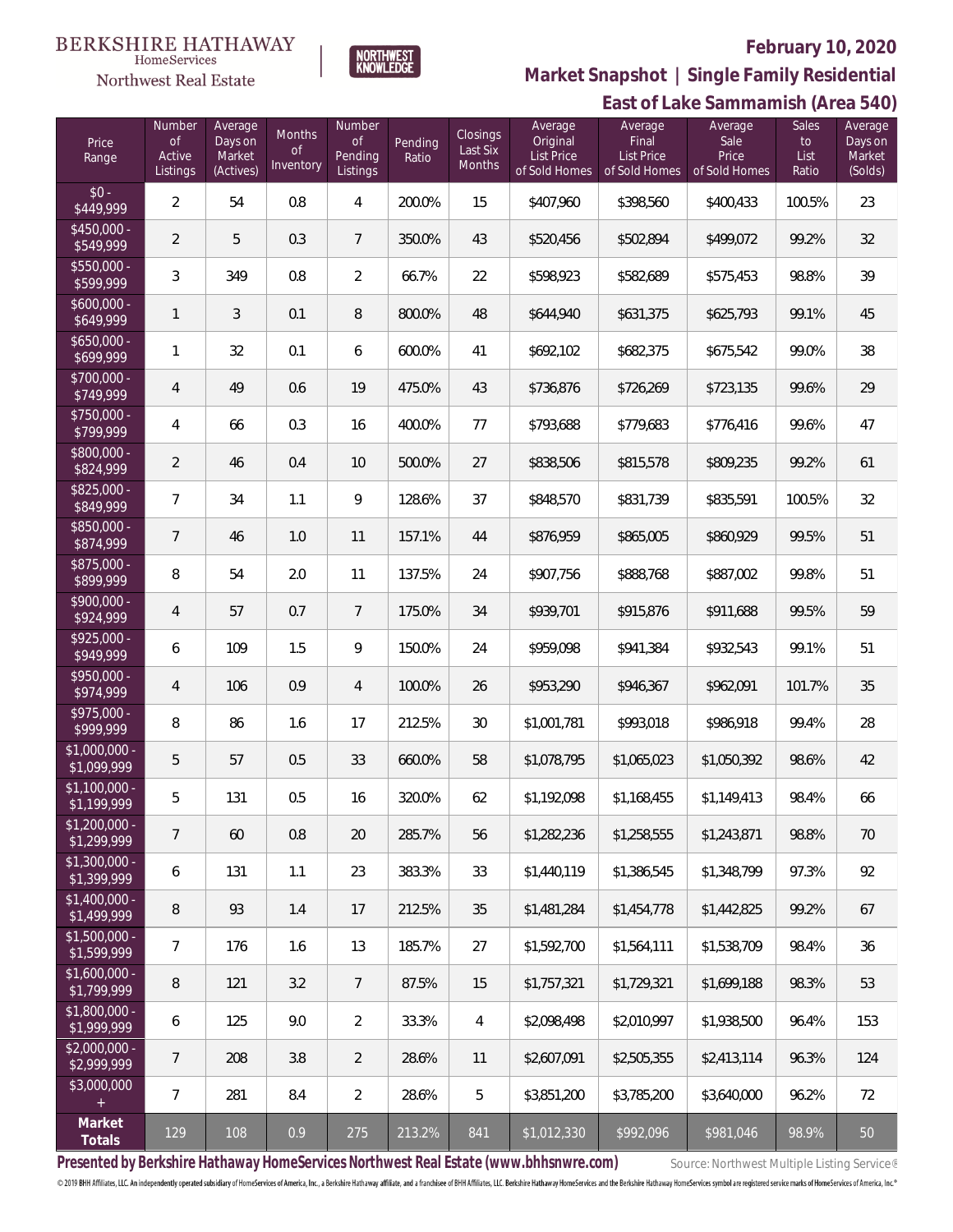

**HomeServices** 

**Market Snapshot | Single Family Residential**

#### **Northwest Real Estate Redmond-Carnation (Area 550)** Number Average Number Average Average Sales Average Average Months Closings Days on Final Sale Price of of Pending Original to Days on of Last Six Pending List Price List Price Price Active Market Ratio List Market Range **Inventory** Months of Sold Homes Listings (Actives) Listings of Sold Homes of Sold Homes Ratio (Solds)  $$0 - $499.999$ \$499,999 <sup>1</sup> <sup>136</sup> 0.3 <sup>1</sup> 100.0% <sup>18</sup> \$428,146 \$422,260 \$423,999 100.4% <sup>43</sup> \$500,000<br>\$549,999 \$549,999 0 N/A 0.0 0 N/A 4 \$525,988 \$513,713 \$515,500 100.3% 25 \$550,000<br>\$599,999 \$599,999 0 N/A 0.0 2 N/A 9 \$571,988 \$567,544 \$574,444 101.2% 12 \$600,000<br>\$624,999 \$624,999 0 N/A 0.0 1 N/A 3 \$662,833 \$613,333 \$606,667 98.9% 88 \$625,000<br>\$649.999  $\left[3649,999\right]$  1 | 19 | 1.5 | 2 | 200.0% | 4 | \$648,750 | \$639,988 | \$633,000 | 98.9% | 37 \$650,000 -<br>\$674,999 \$674,999 0 N/A 0.0 0 N/A 6 \$680,667 \$670,500 \$662,333 98.8% 37 \$675,000<br>\$699,999 \$699,999 0 N/A 0.0 2 N/A 2 \$707,000 \$687,500 \$682,500 99.3% 23 \$700,000 \$724,999 0 N/A 0.0 1 N/A 7 \$712,857 \$712,857 \$705,714 99.0% 26  $$725,000 \times $749,999$ \$749,999 <sup>1</sup> <sup>40</sup> 0.4 <sup>3</sup> 300.0% <sup>14</sup> \$766,404 \$752,046 \$734,425 97.7% <sup>51</sup> \$750,000 -<br>\$774,999 \$774,999 <sup>1</sup> <sup>115</sup> 1.2 <sup>2</sup> 200.0% <sup>5</sup> \$783,790 \$770,690 \$767,700 99.6% <sup>79</sup> \$775,000<br>\$799,999 \$799,999 0 N/A 0.0 2 N/A 5 \$786,588 \$782,588 \$786,798 100.5% 10 \$800,000 \$824,999 <sup>1</sup> <sup>115</sup> 0.9 <sup>1</sup> 100.0% <sup>7</sup> \$822,406 \$817,407 \$808,500 98.9% <sup>29</sup> \$825,000 - \$849,999 <sup>1</sup> <sup>157</sup> 0.6 <sup>1</sup> 100.0% <sup>10</sup> \$843,785 \$842,785 \$835,000 99.1% <sup>11</sup> \$850,000 - \$899,999 0 N/A 0.0 4 N/A 21 \$885,267 \$873,648 \$874,662 100.1% 30 \$900,000 \$949,999 <sup>0</sup> N/A 0.0 <sup>2</sup> N/A <sup>17</sup> \$924,402 \$919,153 \$923,135 100.4% <sup>28</sup> \$950,000 - \$999,999 <sup>2</sup> <sup>42</sup> 0.9 <sup>0</sup> 0.0% <sup>13</sup> \$985,072 \$972,115 \$971,626 99.9% <sup>52</sup> \$1,000,000 \$1,099,999 <sup>3</sup> <sup>10</sup> 0.8 <sup>6</sup> 200.0% <sup>22</sup> \$1,070,785 \$1,051,990 \$1,043,705 99.2% <sup>45</sup> \$1,100,000<br>\$1,199,999 \$1,199,999 <sup>2</sup> <sup>4</sup> 0.8 <sup>5</sup> 250.0% <sup>16</sup> \$1,185,328 \$1,166,463 \$1,149,906 98.6% <sup>46</sup> \$1,200,000 -<br>\$1,299,999

| .<br>\$1.599.999              |    | N/A | 0.0 |          | N/A     | ↷   | \$1,637,975                                                                           | \$1,619,400 | \$1,561,500                                 | 96.4%  | 72  |
|-------------------------------|----|-----|-----|----------|---------|-----|---------------------------------------------------------------------------------------|-------------|---------------------------------------------|--------|-----|
| $$1,600,000 -$<br>\$1,799,999 | 4  | 123 | 2.7 |          | 25.0%   | 9   | \$1,658,428                                                                           | \$1,658,428 | \$1,665,611                                 | 100.4% | 52  |
| $$1,800,000 -$<br>\$1,999,999 |    | N/A | 0.0 |          | N/A     | 5   | \$1,958.590                                                                           | \$1,923,790 | \$1,895,998                                 | 98.6%  | 69  |
| \$2,000,000<br>$+$            |    | 150 | 6.0 | $\Omega$ | $0.0\%$ | 9   | \$2,770,556                                                                           | \$2.684.667 | \$2,522,000                                 | 93.9%  | 116 |
| Market<br>Totals              | 32 | 89  | 0.8 | 48       | 150.0%  | 242 | \$1,040,745                                                                           | \$1,026,777 | \$1,014,896                                 | 98.8%  | 43  |
|                               |    |     |     |          |         |     | Drocontod by Porkshiro Hathaway HamoCorvices Northwest Doal Estate (www.bbbspwro.com) |             | Correspondent and Middle Delayers Completed |        |     |

 $\textcolor{red}{\mathbf{[3]}}_3\textcolor{red}{\mathbf{[3]}}_2\textcolor{red}{\mathbf{[3]}}_3\textcolor{red}{\mathbf{[3]}}_3\textcolor{red}{\mathbf{[3]}}_1\textcolor{red}{\mathbf{[3]}}_5\textcolor{red}{\mathbf{[3]}}_1\textcolor{red}{\mathbf{[3]}}_3\textcolor{red}{\mathbf{[3]}}_3\textcolor{red}{\mathbf{[3]}}_2\textcolor{red}{\mathbf{[3]}}_1\textcolor{red}{\mathbf{[3]}}_2\textcolor{red}{\mathbf{[3]}}_3\textcolor{red}{\mathbf{[3$ 

\$1,399,999 <sup>1</sup> <sup>4</sup> 0.4 <sup>8</sup> 800.0% <sup>15</sup> \$1,375,042 \$1,358,908 \$1,348,887 99.3% <sup>61</sup>

\$1,499,999 <sup>2</sup> <sup>104</sup> 1.7 <sup>0</sup> 0.0% <sup>7</sup> \$1,484,714 \$1,484,714 \$1,466,000 98.7% <sup>74</sup>

**Presented by Berkshire Hathaway HomeServices Northwest Real Estate (www.bhhsnwre.com)** Source: Northwest Multiple Listing Service®

\$1,300,000<br>\$1.399.999

\$1,400,000 -<br>\$1.499.999

\$1,500,000<br>\$1,599,999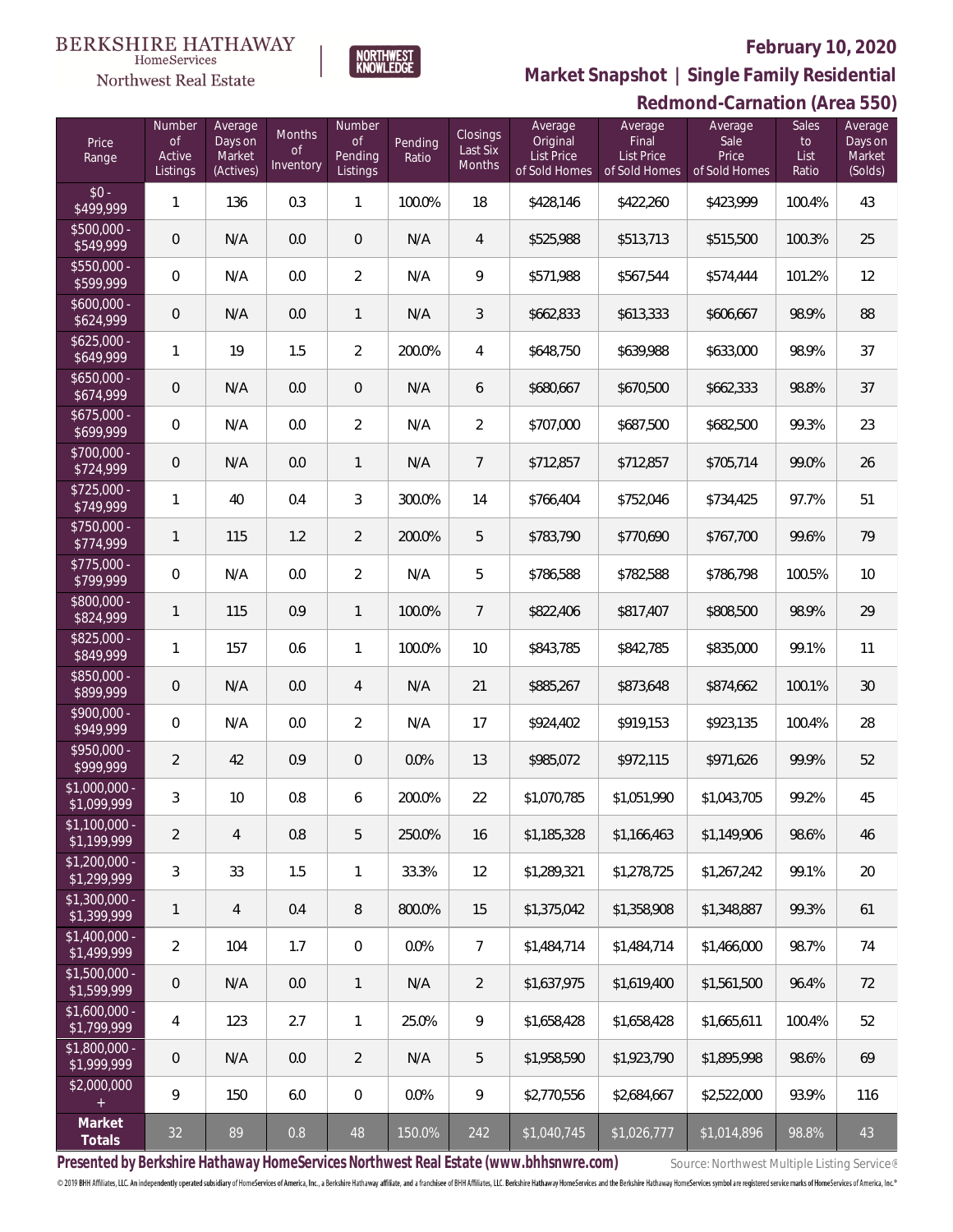

 $\label{lem:sevices} \textsc{Home} \textsc{Service} \textsc{s}$ 

**Market Snapshot | Single Family Residential**

|                               | Kirkland/Bridle Trails (Area 560)         |                                           |                           |                                            |                  |                                       |                                                           |                                                 |                                           |                                     |                                         |
|-------------------------------|-------------------------------------------|-------------------------------------------|---------------------------|--------------------------------------------|------------------|---------------------------------------|-----------------------------------------------------------|-------------------------------------------------|-------------------------------------------|-------------------------------------|-----------------------------------------|
| Price<br>Range                | Number<br><b>of</b><br>Active<br>Listings | Average<br>Days on<br>Market<br>(Actives) | Months<br>0f<br>Inventory | Number<br>$\circ$ f<br>Pending<br>Listings | Pending<br>Ratio | <b>Closings</b><br>Last Six<br>Months | Average<br>Original<br><b>List Price</b><br>of Sold Homes | Average<br>Final<br>List Price<br>of Sold Homes | Average<br>Sale<br>Price<br>of Sold Homes | <b>Sales</b><br>to<br>List<br>Ratio | Average<br>Days on<br>Market<br>(Solds) |
| $$0 -$<br>\$649,999           | $\mathbf 0$                               | N/A                                       | 0.0                       | $\boldsymbol{0}$                           | N/A              | 8                                     | \$611,476                                                 | \$590,263                                       | \$556,269                                 | 94.2%                               | 69                                      |
| $$650,000 -$<br>\$699,999     | $\boldsymbol{0}$                          | N/A                                       | 0.0                       | $\mathbf{1}$                               | N/A              | 12                                    | \$709,349                                                 | \$691,095                                       | \$675,083                                 | 97.7%                               | 34                                      |
| \$700,000 -<br>\$749,999      | $\mathbb O$                               | N/A                                       | 0.0                       | $\mathbf{1}$                               | N/A              | 13                                    | \$750,323                                                 | \$720,618                                       | \$724,571                                 | 100.5%                              | 54                                      |
| \$750,000 -<br>\$799,999      | $\mathbf{1}$                              | 136                                       | 0.3                       | $\mathbf{1}$                               | 100.0%           | 20                                    | \$772,987                                                 | \$756,687                                       | \$771,166                                 | 101.9%                              | 25                                      |
| \$800,000 -<br>\$849,999      | $\mathbb O$                               | N/A                                       | 0.0                       | $\,0\,$                                    | N/A              | 14                                    | \$827,643                                                 | \$818,429                                       | \$814,871                                 | 99.6%                               | 36                                      |
| \$850,000 -<br>\$899,999      | $\mathbf{1}$                              | 13                                        | 0.6                       | $\mathbf 0$                                | 0.0%             | 10                                    | \$868,795                                                 | \$865,195                                       | \$871,300                                 | 100.7%                              | 11                                      |
| \$900,000 -<br>\$949,999      | $\mathbb O$                               | N/A                                       | 0.0                       | $\boldsymbol{0}$                           | N/A              | $\mathsf q$                           | \$917,272                                                 | \$907,272                                       | \$914,778                                 | 100.8%                              | 24                                      |
| \$950,000 -<br>\$999,999      | $\mathbf{1}$                              | 102                                       | 0.8                       | $\overline{2}$                             | 200.0%           | 8                                     | \$975,625                                                 | \$952,125                                       | \$956,875                                 | 100.5%                              | 56                                      |
| \$1,000,000 -<br>\$1,099,999  | $\mathbf 0$                               | N/A                                       | 0.0                       | $\overline{2}$                             | N/A              | 12                                    | \$1,054,407                                               | \$1,031,823                                     | \$1,040,875                               | 100.9%                              | 61                                      |
| $$1,100,000$ -<br>\$1,199,999 | $\mathbf{1}$                              | 194                                       | 0.5                       | $\mathbf{1}$                               | 100.0%           | 11                                    | \$1,206,636                                               | \$1,169,000                                     | \$1,123,318                               | 96.1%                               | 48                                      |
| $$1,200,000$ -<br>\$1,299,999 | 4                                         | 22                                        | 2.0                       | 12                                         | 300.0%           | 12                                    | \$1,293,075                                               | \$1,241,621                                     | \$1,247,500                               | 100.5%                              | 83                                      |
| $$1,300,000$ -<br>\$1,399,999 | $\circ$                                   | 93                                        | 3.2                       | 6                                          | 66.7%            | 17                                    | \$1,408,876                                               | \$1,370,506                                     | \$1,351,997                               | 98.6%                               | 67                                      |
| $$1,400,000$ -<br>\$1,499,999 | 2                                         | 179                                       | 0.7                       | 5                                          | 250.0%           | 18                                    | \$1,515,886                                               | \$1,486,858                                     | \$1,457,085                               | 98.0%                               | 59                                      |
| $$1,500,000$ -<br>\$1,599,999 | 5                                         | 99                                        | 1.7                       | $\mathfrak{Z}$                             | 60.0%            | 18                                    | \$1,579,308                                               | \$1,567,974                                     | \$1,549,658                               | 98.8%                               | 34                                      |
| \$1,600,000 -<br>\$1,699,999  | 3                                         | 45                                        | 0.7                       | 5                                          | 166.7%           | 25                                    | \$1,670,059                                               | \$1,660,661                                     | \$1,645,687                               | 99.1%                               | 15                                      |
| \$1,700,000 -<br>\$1,799,999  | 1                                         | 333                                       | 0.6                       | $\overline{4}$                             | 400.0%           | 10                                    | \$1,815,048                                               | \$1,800,048                                     | \$1,748,774                               | 97.2%                               | 61                                      |
| \$1,800,000<br>\$1,899,999    | $\mathbf 0$                               | N/A                                       | 0.0                       | 2                                          | N/A              | 9                                     | \$1,863,554                                               | \$1,863,554                                     | \$1,853,777                               | 99.5%                               | 18                                      |
| $$1,900,000$ -<br>\$1,999,999 | 4                                         | 104                                       | 1.8                       | $\mathbf{1}$                               | 25.0%            | 13                                    | \$2,071,982                                               | \$1,993,374                                     | \$1,945,298                               | 97.6%                               | 57                                      |
| $$2,000,000 -$<br>\$2,199,999 | 3                                         | 109                                       | 3.0                       | 12                                         | 400.0%           | 6                                     | \$2,102,499                                               | \$2,092,832                                     | \$2,055,098                               | 98.2%                               | 122                                     |
| $$2,200,000 -$<br>\$2,399,999 | 10                                        | 38                                        | 4.0                       | 17                                         | 170.0%           | 15                                    | \$2,439,783                                               | \$2,373,050                                     | \$2,298,863                               | 96.9%                               | 76                                      |
| $$2,400,000 -$<br>\$2,599,999 | 6                                         | 90                                        | 6.0                       | $\overline{4}$                             | 66.7%            | 6                                     | \$2,606,983                                               | \$2,522,983                                     | \$2,491,325                               | 98.7%                               | 144                                     |
| $$2,600,000 -$<br>\$2,999,999 | 3                                         | 19                                        | 2.3                       | $\overline{2}$                             | 66.7%            | $\, 8$                                | \$2,835,738                                               | \$2,787,238                                     | \$2,727,948                               | 97.9%                               | 59                                      |
| $$3,000,000 -$<br>\$3,499,999 | 4                                         | 219                                       | 6.0                       | $\overline{2}$                             | 50.0%            | 4                                     | \$3,208,750                                               | \$3,177,000                                     | \$3,154,328                               | 99.3%                               | 37                                      |
| $$3,500,000 -$<br>\$3,999,999 | 1                                         | 160                                       | 6.0                       | $\overline{0}$                             | 0.0%             | $\mathbf{1}$                          | \$3,885,000                                               | \$3,885,000                                     | \$3,842,000                               | 98.9%                               | 20                                      |
| \$4,000,000<br>$^{+}$         | 3                                         | 217                                       | N/A                       | $\mathbf{1}$                               | 33.3%            | $\mathbf 0$                           | N/A                                                       | N/A                                             | N/A                                       | N/A                                 | N/A                                     |
| Market<br>Totals              | 62                                        | 98                                        | 1.3                       | 84                                         | 135.5%           | 279                                   | \$1,447,777                                               | \$1,420,142                                     | \$1,401,335                               | 98.7%                               | 49                                      |

Presented by Berkshire Hathaway HomeServices Northwest Real Estate (www.bhhsnwre.com) Source: Northwest Multiple Listing Service®